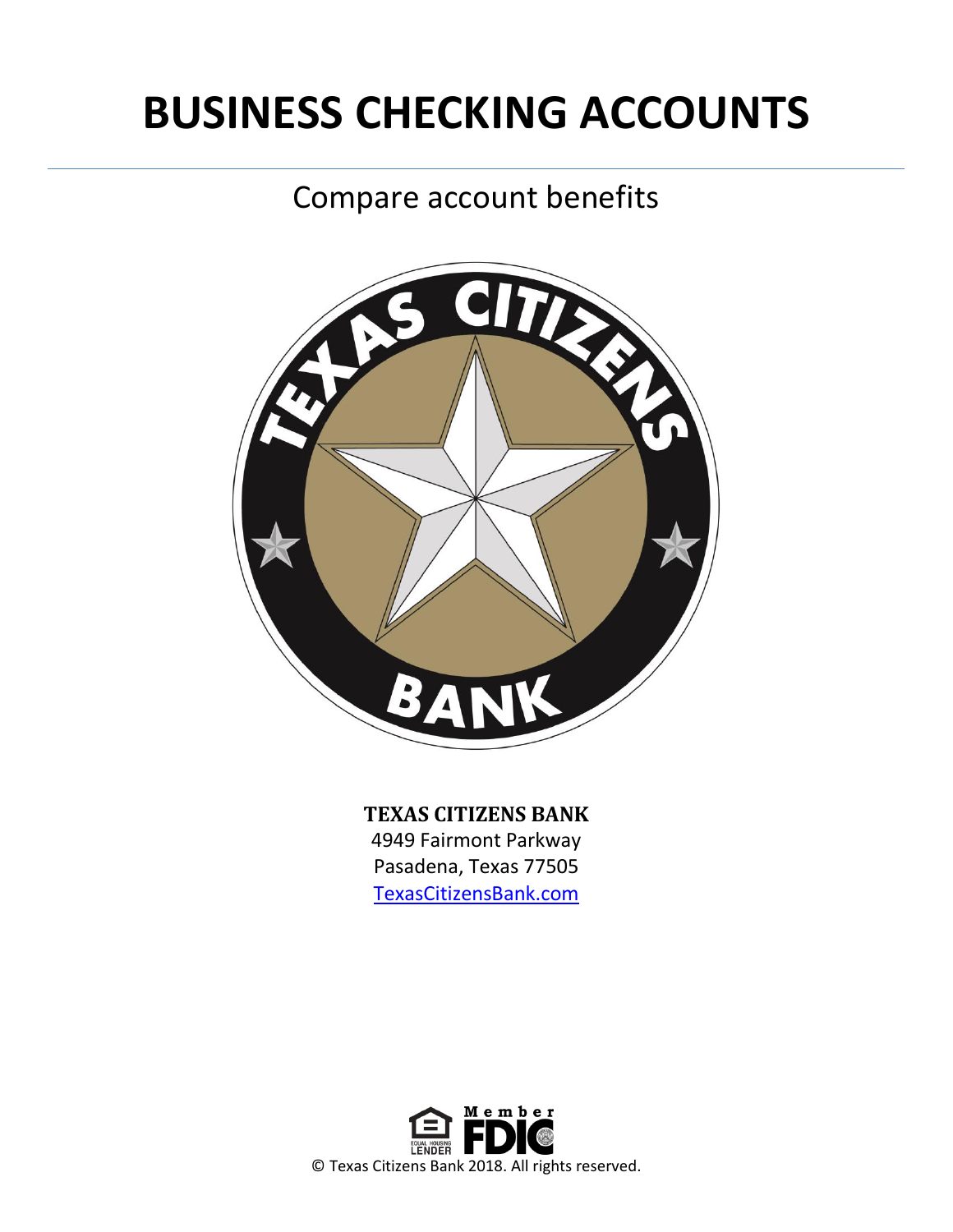## **Business Checking Comparison Chart**

By banking with your dedicated business lender, you can keep your finances better connected and in the hands of a bank you trust. What you're paying in fees you could be making in rewards and other exclusive benefits with our preferred business checking solutions.

|                                | <b>BizReward</b><br>Checking $^{1}$                                                                       | <b>Commercial</b><br><b>Checking</b> | <b>Small Business</b><br><b>Checking</b> |
|--------------------------------|-----------------------------------------------------------------------------------------------------------|--------------------------------------|------------------------------------------|
| <b>Minimum Opening Deposit</b> | \$100                                                                                                     | \$100                                | \$100                                    |
| <b>Minimum Balance</b>         | \$20,000                                                                                                  | N/A                                  | N/A                                      |
| <b>Maintenance Fee</b>         | N/A                                                                                                       | \$15 per month                       | \$10 per month                           |
| <b>Activity Fee</b>            | \$30 per<br>statement cycle<br>if the balance of the account falls<br>below \$20,000 any day of the month | N/A                                  | N/A                                      |
| <b>Online Banking</b>          | Yes                                                                                                       | Yes                                  | Yes                                      |
| e-Statements                   | Yes                                                                                                       | Yes                                  | Yes                                      |
| <b>Check Imaging</b>           | Yes                                                                                                       | Yes                                  | Yes                                      |
| <b>Bill Pay</b>                | Yes                                                                                                       | Yes                                  | Yes                                      |
| <b>Debit Card</b>              | Yes                                                                                                       | Yes                                  | Yes                                      |

#### **Accounts at a Glance**

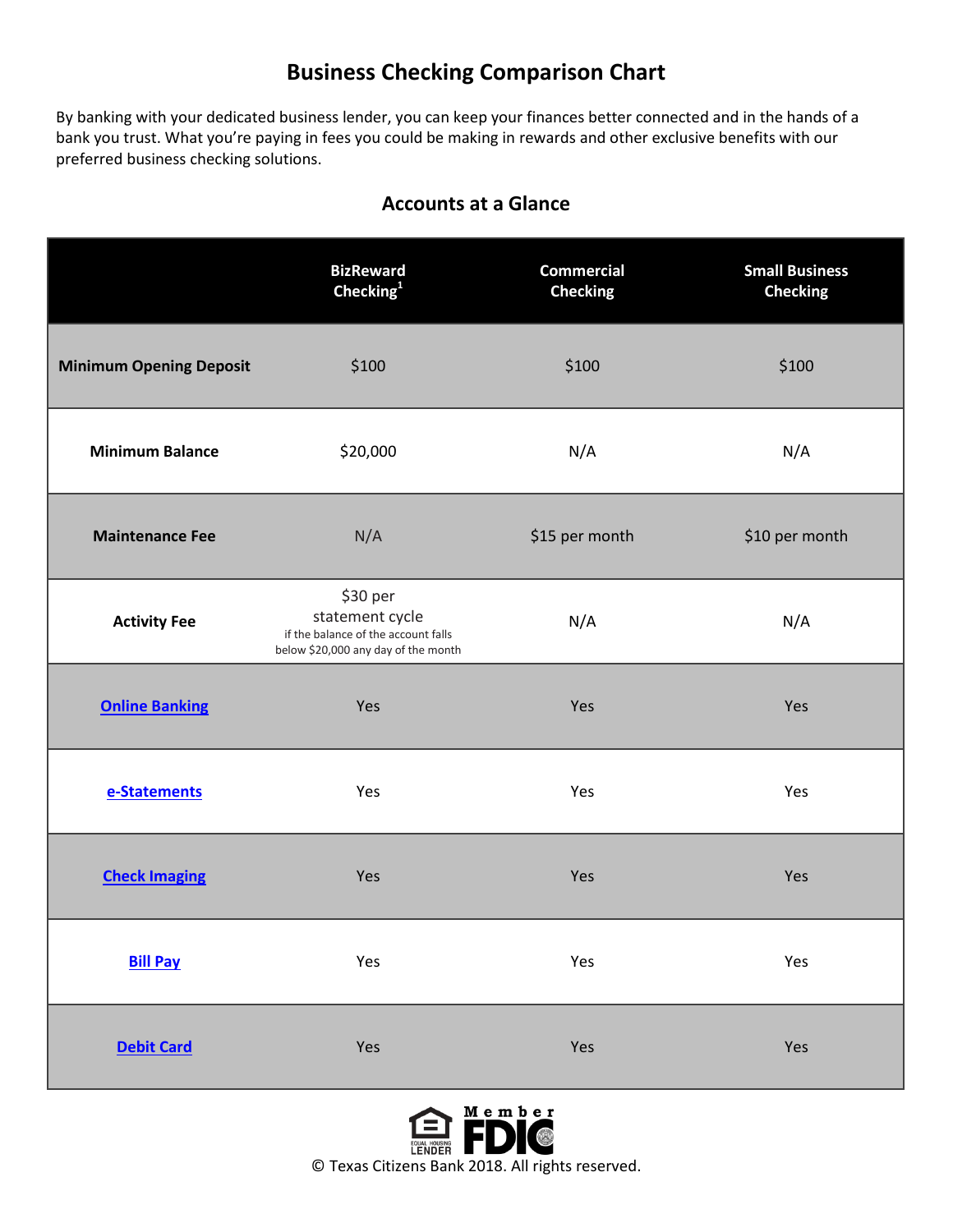| <b>Transaction Fees</b> | N/A | \$0.20 per debit<br>\$0.12 per item deposited<br>\$0.25 per deposit <sup>2</sup><br>Items include: each check deposited,<br>each check drawn on account, and<br>each deposit made | 120 free items<br>\$0.25 per additional item<br>Items include: each check deposited,<br>each check drawn on account, and<br>each deposit made |
|-------------------------|-----|-----------------------------------------------------------------------------------------------------------------------------------------------------------------------------------|-----------------------------------------------------------------------------------------------------------------------------------------------|
| <b>Earnings Credit</b>  | N/A | 0.50%<br>subject to change with market                                                                                                                                            | N/A                                                                                                                                           |

Г

## **Schedule of Fees**

| <b>Action</b>                                           | Fee                                     |  |
|---------------------------------------------------------|-----------------------------------------|--|
| <b>Account Statement</b>                                |                                         |  |
| <b>Printout During Cycle (e-Statement is free)</b>      | \$4                                     |  |
| Faxed                                                   | \$5                                     |  |
| <b>Paper Account Statement with imaged transactions</b> | \$1/month                               |  |
| (in place of electronic statement)                      |                                         |  |
| <b>Balance Inquiry (Checking and Savings)</b>           |                                         |  |
| Auto                                                    | Free                                    |  |
| <b>In Person</b>                                        | 3 Free, \$2 for each additional         |  |
| <b>Cashier's Check</b>                                  |                                         |  |
| <b>Customer</b>                                         | \$10                                    |  |
| <b>Non-Customer</b>                                     | \$20                                    |  |
| <b>Closed Account (within first 90 days)</b>            | \$25                                    |  |
| Coin                                                    |                                         |  |
| <b>Currency Strap In/Out</b>                            | \$0.50                                  |  |
| <b>Rolled Coin In/Out</b>                               | \$0.10                                  |  |
| <b>Coin Deposit Sorted Bag</b>                          | No charge                               |  |
| <b>Coin Deposit Mixed Bag</b>                           | No charge                               |  |
| <b>Box Coin Wrappers</b>                                | $$3 + cost$                             |  |
| <b>Collection (per item)</b>                            | \$20                                    |  |
| <b>Currency Bags</b>                                    |                                         |  |
| <b>Coin Bag</b>                                         | \$2.50                                  |  |
| <b>Money Bag</b>                                        | First bag free, \$5 for each additional |  |
| <b>Deposit Correction</b>                               | No charge                               |  |
| <b>Deposited Item Returned</b>                          | \$5                                     |  |
| <b>Special Handling</b>                                 | \$10                                    |  |
| Garnishment/Writ                                        | \$50 + legal fees                       |  |
| <b>Gift Cards</b>                                       | \$5                                     |  |
| <b>Hold Statement</b>                                   | \$5                                     |  |
| Overdraft Item                                          | \$35/item                               |  |
| Return Item Fee (non-sufficient funds)                  | \$35/item                               |  |
| Levy                                                    | \$50                                    |  |
| <b>Money Order</b>                                      |                                         |  |